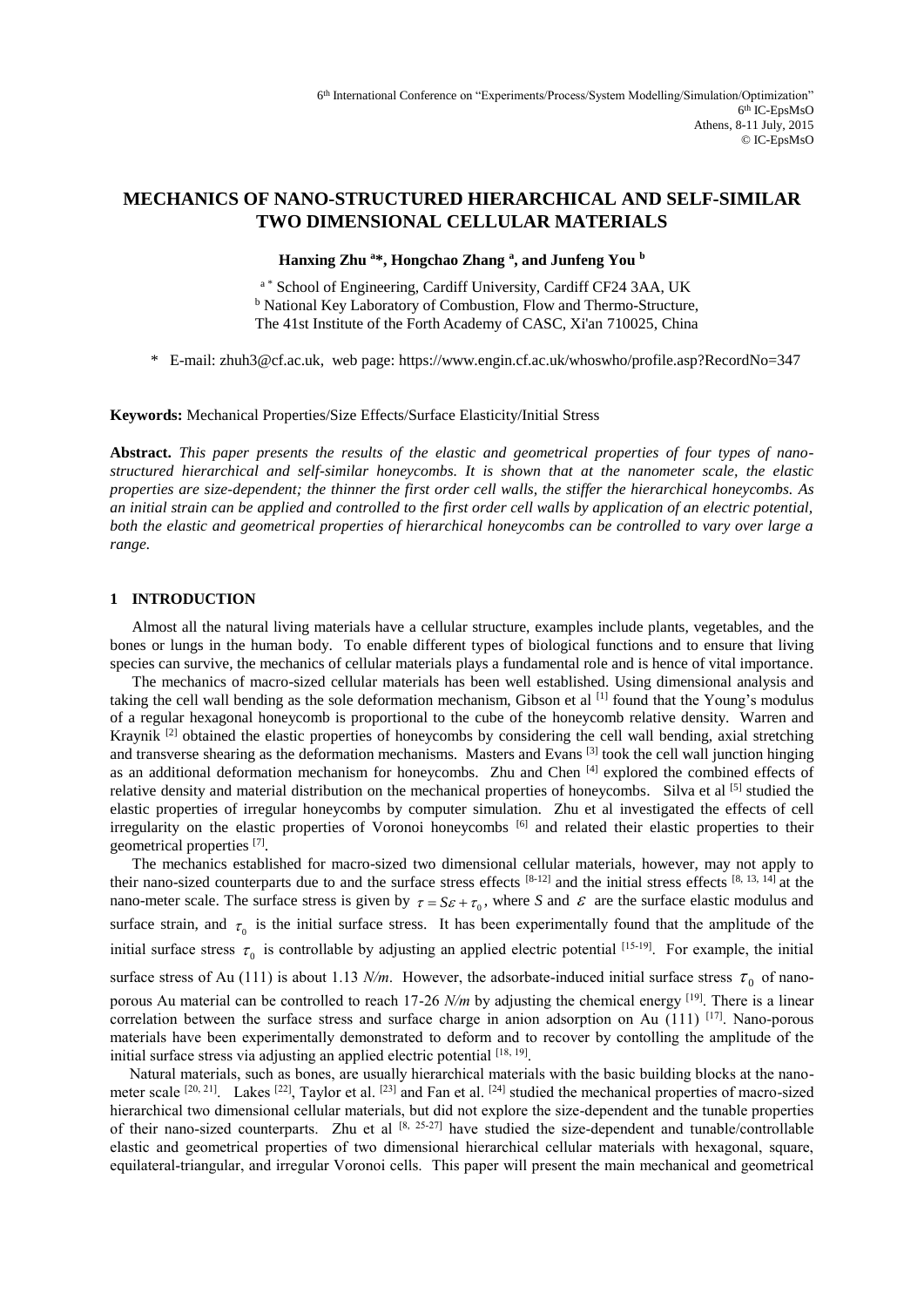properties of two dimensional hierarchical and self-similar cellular materials with the basic building elements at the nano-meter size scale.

### **2 GEOMETRICAL MODELS**

 In this paper, we focus on the mechanical and geometrical properties of four types of hierarchical and selfsimilar honeycombs, as shown in Figure 1. It is assumed that all the cell walls have the same uniform thickness at each hierarchy level and the cell wall thickness of the first order honeycombs is at the nano-meter scale.



(a) A hierarchical honeycomb with triangular cells



(b) A hierarchical honeycomb with square cells



(d) A hierarchical honeycomb with Voronoi cells

Figure 1. Hierarchical and self-similar honeycombs with four different types of cells.

## **3 THE TUNABLE MECHANICAL PROPERTIES OF NANO-SIZED CELL WALLS**

 For the first order honeycombs, the basic building elements are the nano-sized cell walls, which have a length L, width  $b$  and uniform thickness  $h$ . The wall width  $b$  is assumed to be much larger than the thickness  $h$ . When the first order nano-honeycomb is subjected to in-plane deformation, the cell walls undergo plane-strain bending because the width dimension of the cell walls is much larger than the cell wall thickness. For simplicity, both the surface and the bulk material of the first order cell walls are assumed to be isotropic and to have the same Poisson ratio  $v_s$ . When the initial surface stress  $\tau_0$  is present, the amplitudes of the initial stresses in the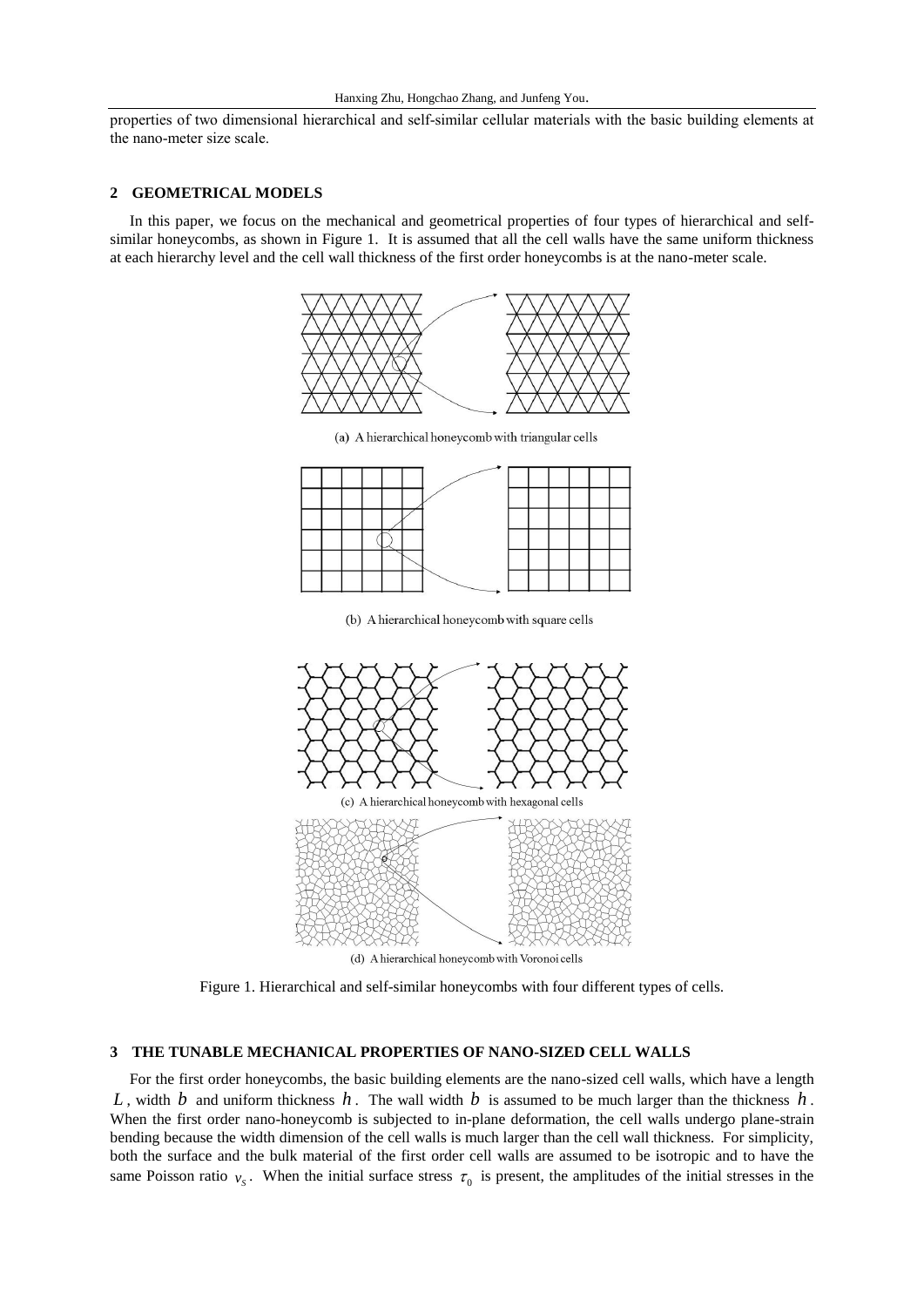bulk material in the length and the width directions of the first order cell walls are the same and obtained as  $\sigma_0^L = \sigma_0^W = -2\tau_0/h$ , where *h* is the current thickness of the cell walls <sup>[28]</sup>. At the nano-meter scale, the yield strength of the first order cell wall material,  $\sigma_y$ , can well reach  $0.1E_s$  or a larger amplitude <sup>[29]</sup>. For recoverable elastic deformation, the initial von Mises stress should not exceed the yield strength  $\sigma_y$  of the bulk material. Thus,  $\sigma_e = |\sigma_0^L| = |\sigma_0^W| = |2\tau_0 / h| \le \sigma_y = 0.1E_s$ . The amplitudes of the induced initial elastic residual strains in the length and width directions of the first order cell walls are the same and can be related to the initial stress in the bulk material by [28]

$$
\varepsilon_0^L = \varepsilon_0^W = \frac{\sigma_0^L}{E_S} (1 - v_S) = -\frac{2\tau_0}{hE_S} (1 - v_S)
$$
\n(1)

The initial elastic strain in the thickness direction of the first order cell walls is obtained as

$$
\varepsilon_0^h = \frac{4v_s \tau_0}{E_s h} = -\frac{2v_s}{E_s} \sigma_0^L = -\frac{2v_s}{1 - v_s} \varepsilon_0^L
$$
\n(2)

 When the effect of the initial stress/strain is present, the bending, transverse shear and axial stretching/compression rigidities of the nano-sized first order cell walls are given as  $[8, 14, 28]$ 

$$
D_b = \frac{E_s}{1 - v_s^2} \frac{bh^3}{12} [1 + \frac{6S}{E_s h} - \frac{2\tau_0}{E_s h} v_s (1 + v_s)] = \frac{E_s}{1 - v_s^2} \frac{bh^3}{12} [1 + \frac{6l_n}{h} + \varepsilon_0^L \frac{v_s (1 + v_s)}{1 - v_s}]
$$
(3)

$$
D_s = \frac{G_s bh}{1.2} \cdot \frac{[1 + \frac{6l_n}{h} + v_s \frac{(1 + v_s)}{1 - v_s} \varepsilon_0^L]^2}{1 + \frac{10l_n}{h} + 30(\frac{l_n}{h})^2}
$$
(4)

$$
D_c = E_s bh(1 + 2l_n/h) \tag{5}
$$

Where *S* is the surface elasticity modulus, and  $l_n = S/E_s$  is the intrinsic length of the solid material at the nanometer scale.  $12(1 - v_s^2)$  $_0 = \frac{E_s h_0^3}{12(1 - v_s^2)}$ *S v*  $D_0 = \frac{E_s h_0}{12(1 - \frac{1}{2})}$  $=\frac{E_s h_0^3}{2}$  is the bending stiffness of the first order cell walls with a unit width when the

effects of both the surface elasticity and the initial stress/strain are absent. It should be noted that the bulk material, from which the first order and the hierarchical nano-sized honeycomb and open-celled foam are made, can be any type of metallic, or polymeric or biological material. Therefore, the material nano-scale intrinsic length  $_l$  could be in the range from 0.01 to 1 nm, or even negative  $[8, 10]$ . When the effect of the initial stress is present, the current width, thickness and length of the first order cell walls can be obtained as [8, 25, 27, 28]

$$
b = b_0(1 + \varepsilon_0^W) = b_0(1 + \varepsilon_0^L)
$$
\n(6)

$$
h = h_0(1 + \varepsilon_0^h) = h_0(1 - \frac{2v_s}{E_s} \sigma_0^L)
$$
\n(7)

and

$$
L = L_0(1 + \varepsilon_0^L) \tag{8}
$$

Where,  $L_0$ ,  $b_0$  and  $h_0$  are the initial cell wall length, width and thickness when the initial surface stress  $\tau_0$  is absent. As the initial surface stress  $\tau_0$  is tunable and controllable  $[17-19]$ , when it is present, the cell wall dimensions and the bending, stretching and transverse shearing rigidities can be controlled to vary over a large range. As the nano-sized first order cells are usually single crystal, the range of linear elastic deformation can be from -0.1 to 0.1. Thus the cell wall length, width, thickness, the bending, transverse shearing and axial stretching or compression rigidities all could be controlled to vary over a large range.

### **4 THE TUNABLE MECHANICAL PROPERTIES OF THE FIRST ORDER NANO-HONEYCOMBS**

Relative density is one of the most important parameters for cellular materials. It is the volume of the solid material over the volume of the whole cellular material. The elastic properties of a cellular material can be related to those of the solid material, from which the cellular material is made, by the relative density. For all the four types of first order honeycombs, their dimensionless out-of-plane Young's moduli are the same in form, and given as

$$
\overline{(E_3)}_1 = \frac{(E_3)_1}{E_s \rho_0} = (1 + \frac{2l_n}{h}) \cdot (1 - \frac{2v_s}{1 - v_s} \varepsilon_0^L) / (1 + \varepsilon_0^L)
$$
\n(9)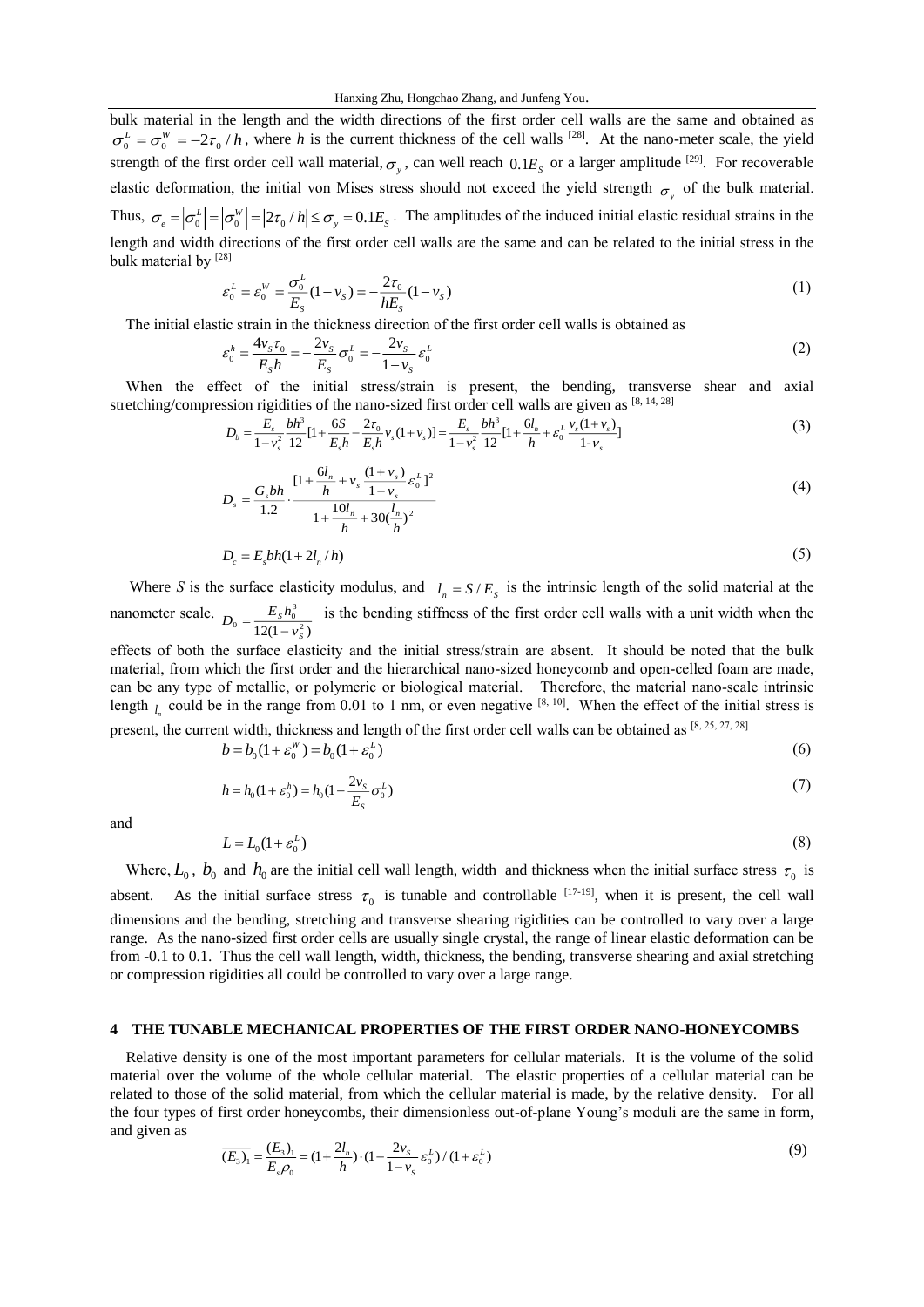and their dimensionless out-of-plane shear modulus can be easily derived as

$$
\overline{(G_{31})_1} = \frac{(G_{31})_1}{G_s \rho_0} = \frac{1}{2} (1 + \frac{2l_n}{h}) (1 - \frac{2v_s}{1 - v_s} \varepsilon_0^L) / (1 + \varepsilon_0^L)
$$
\n(10)

Where,  $\rho_0$  is the initial relative density of the first order honeycomb when the effects of the initial stress or strain are absent. It is noted that the dimensionless out-of-plane shear modulus given by Eq. (10) is correct for the first order triangular, square and hexagonal honeycombs, and approximately correct for first order Voronoi honeycombs. As the Poisson ratio of the surface is assumed to be the same as that of the bulk material, the outof-plane Poisson ratio of all the four types of nano-honeycombs,  $V_{13}$ , is obviously the same as  $V_S$ .

### **4.1 Honeycombs with equilateral triangular cells**

The relative density of an equilateral triangular honeycomb is

$$
\rho = 2\sqrt{3}h/L = \frac{1 + \varepsilon_0^L}{1 + \varepsilon_0^h} \rho_0
$$
\n(11)

Where  $\rho_0 = 2\sqrt{3}h_0/L_0$  is the initial relative density when the initial surface stress or strain is absent.

There are five independent elastic constants for equilateral triangular honeycombs [25]. As three of the out-ofplane elastic constants are already given above, we only need to give the other two in-plane elastic constants. These are the in-plane dimensionless Young's modulus, given as

$$
(12)
$$

$$
\frac{(1+\frac{2l_n}{h})+\frac{1}{5(1-\nu_s)}\cdot\frac{[1+\frac{10l_n}{h}+30(\frac{l_n}{h})^2](1+\frac{2l_n}{h})}{[1+\frac{6l_n}{h}+\varepsilon_0^l\cdot\frac{\nu_s(1+\nu_s)}{1-\nu_s}]}\rho^2+\frac{1}{12(1-\nu_s^2)}\cdot[1+\frac{6l_n}{h}+\varepsilon_0^l\cdot\frac{\nu_s(1+\nu_s)}{1-\nu_s}]\cdot\rho^2}{[\frac{1}{3}E_s\rho_0}=\frac{\frac{(E_1)_1}{1-\nu_s}=\frac{(1+\frac{10l_n}{h}+30(\frac{l_n}{h})^2}{1-\nu_s}+\frac{1+\frac{10l_n}{h}+30(\frac{l_n}{h})^2}{h}]}{1+\frac{1}{5(1-\nu_s)}\cdot\frac{1+\frac{6l_n}{h}+\varepsilon_0^l\cdot\frac{\nu_s(1+\nu_s)}{1-\nu_s}]}{1-\nu_s}\rho^2+\frac{1}{36(1-\nu_s^2)}\cdot\frac{[1+\frac{6l_n}{h}+\varepsilon_0^l\cdot\frac{\nu_s(1+\nu_s)}{1-\nu_s}]}{1+\frac{2l_n}{h}]\cdot\rho^2}}\cdot\rho^2
$$

and the in-plane Poisson's ratio, given as

$$
(v_{12})_1 = \frac{\frac{1}{3} + \frac{1}{15(1 - v_s)} \cdot \frac{1 + \frac{10l_n}{h} + 30(\frac{l_n}{h})^2}{\left[1 + \frac{6l_n}{h} + \varepsilon_0^l \cdot \frac{v_s(1 + v_s)}{1 - v_s}\right]} \rho^2 - \frac{1}{36(1 - v_s^2)} \cdot \frac{\left[1 + \frac{6l_n}{h} + \varepsilon_0^l \cdot \frac{v_s(1 + v_s)}{1 - v_s}\right]}{\left(1 + 2\frac{l_n}{h}\right)} \cdot \rho^2}{\left(1 + 2\frac{l_n}{h}\right)}
$$
\n
$$
1 + \frac{1}{5(1 - v_s)} \cdot \frac{1 + \frac{10l_n}{h} + 30(\frac{l_n}{h})^2}{\left[1 + \frac{6l_n}{h} + \varepsilon_0^l \cdot \frac{v_s(1 + v_s)}{1 - v_s}\right]} \rho^2 + \frac{1}{36(1 - v_s^2)} \cdot \frac{\left[1 + \frac{6l_n}{h} + \varepsilon_0^l \cdot \frac{v_s(1 + v_s)}{1 - v_s}\right]}{\left(1 + 2\frac{l_n}{h}\right)} \cdot \rho^2}
$$
\n
$$
(13)
$$

 $(v_{12})$  given by Eq. (13) is very close to 1/3.

### **4.2 Honeycombs with square cells**

The relative density of a honeycomb with square cells is

$$
\rho = 2h/L = \frac{1 + \varepsilon_0^L}{1 + \varepsilon_0^h} \rho_0 \tag{14}
$$

Where  $\rho_0 = 2h_0 / L_0$  is the initial relative density when the initial surface stress or strain is absent.

There are six independent elastic constants for equilateral triangular honeycombs  $^{[25]}$ . As the three out-of-plane elastic constants are already given above, we only need to give the other three in-plane elastic constants.

The in-plane dimensionless Young's modulus and shear modulus can be obtained as

$$
\overline{(E_1)}_1 = \frac{(E_1)_1}{E_s \rho_0} = \frac{1}{2} (1 + \frac{2l_n}{h}) (1 - \frac{2v_s}{1 - v_s} \varepsilon_0^L) / (1 + \varepsilon_0^L)
$$
\n(15)

$$
\overline{(G_{12})_1} = \frac{(G_{12})_1}{\frac{1}{8(1-\nu_s)}\rho_0^3 G_s} = \frac{1 + \frac{6l_n}{h} + \varepsilon_0^L \frac{\nu_s(1+\nu_s)}{(1-\nu_s)}}{1 + \frac{3}{5(1-\nu_s)} \cdot \frac{1 + \frac{10l_n}{h} + 30(\frac{l_n}{h})^2}{1 + \varepsilon_0^L} \cdot (\frac{1 - \frac{2\nu_s}{1-\nu_s}\varepsilon_0^L}{1 + \varepsilon_0^L})^3}
$$
\n(16)

The in-plane Poisson ratio is determined as

$$
v_{12} = v_s h / L = \frac{1}{2} v_s \rho
$$
\n(17)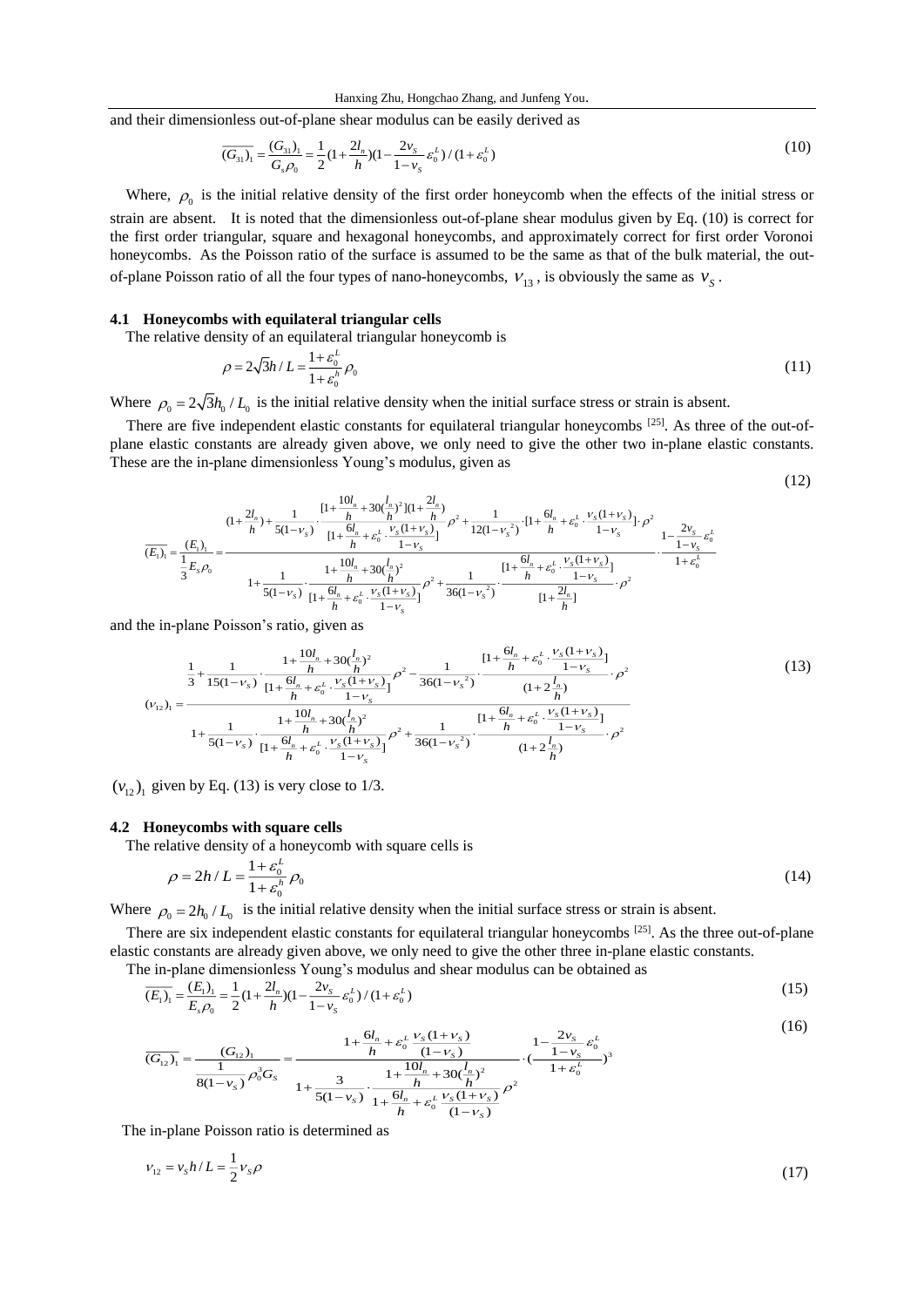## **4.3 Honeycombs with hexagonal cells**

The relative density of a honeycomb with hexagonal cells is

$$
\rho = 2h_0 / (\sqrt{3}L_0) = \frac{1 + \varepsilon_0^L}{1 + \varepsilon_0^h} \rho_0
$$
\n(18)

Where  $\rho_0 = 2h_0/(\sqrt{3}L_0)$  is the initial relative density when the initial surface stress or strain is absent.

There are five independent elastic constants in total for hexagonal honeycombs <sup>[8]</sup>. The in-plane dimensionless Young's modulus can be obtained as

$$
\overline{(E_i)}_1 = \frac{(1 - v_s^2)(E_i)_1}{1.5E_s \rho^3} = \frac{[1 + 6\frac{l_n}{h} + \varepsilon_0^L \frac{v_s(1 + v_s)}{1 - v_s}]^2 (1 + 2\frac{l_n}{h})(1 - v_s^2)}{[1 + 6\frac{l_n}{h} + \varepsilon_0^L \frac{v_s(1 + v_s)}{1 - v_s}](1 + 2\frac{l_n}{h})(1 - v_s^2) + 1.8\rho^2[1 + 10\frac{l_n}{h} + 30(\frac{l_n}{h})^2](1 + 2\frac{l_n}{h})(1 + v_s) + \frac{9}{4}\rho^2[1 + 6\frac{l_n}{h} + \varepsilon_0^L \frac{v_s(1 + v_s)}{1 - v_s}]^2 (1 + 2\frac{l_n}{h})(1 - v_s^2) + 1.8\rho^2[1 + 10\frac{l_n}{h} + 30(\frac{l_n}{h})^2](1 + 2\frac{l_n}{h})(1 + v_s) + \frac{9}{4}\rho^2[1 + 6\frac{l_n}{h} + \varepsilon_0^L \frac{v_s(1 + v_s)}{1 - v_s}]^2 (1 + 2\frac{l_n}{h})(1 - v_s^2) + 1.8\rho^2[1 + 10\frac{l_n}{h} + 30(\frac{l_n}{h})^2](1 + 2\frac{l_n}{h})(1 + v_s) + \frac{9}{4}\rho^2[1 + 6\frac{l_n}{h} + \varepsilon_0^L \frac{v_s(1 + v_s)}{1 - v_s}](1 + 2\frac{l_n}{h})(1 - v_s^2) + 1.8\rho^2[1 + 10\frac{l_n}{h} + 30(\frac{l_n}{h})^2](1 + 2\frac{l_n}{h})(1 + v_s) + \frac{9}{4}\rho^2[1 + 6\frac{l_n}{h} + \varepsilon_0^L \frac{v_s(1 + v_s)}{1 - v_s}](1 + 2\frac{l_n}{h})(1 + v_s^2) + \frac{1}{4}\rho^2[1 + 6\frac{l_n}{h} + \varepsilon_0^L \frac{v_s(1 + v_s)}{1 - v_s}](1 + 2\frac{l_n}{h})(1 + v_s^2) + \frac{9}{4}\rho^2[1 + 6\frac{l_n}{h} + \varepsilon_0^L \frac{v_s(1 + v_s)}{1 - v_s}](1 +
$$

and the in-plane Poisson's ratio is given as

$$
(v_{12})_1 = \frac{(1 - v_s^2)[1 + 6\frac{l_n}{h} + \varepsilon_0^L \frac{v_s(1 + v_s)}{1 - v_s}](1 + 2\frac{l_n}{h}) + 1.8\rho^2(1 + v_s)[1 + 10\frac{l_n}{h} + 30(\frac{l_n}{h})^2](1 + 2\frac{l_n}{h}) - \frac{3}{4}\rho^2[1 + 6\frac{l_n}{h} + \varepsilon_0^L \frac{v_s(1 + v_s)}{1 - v_s}]^2}{(1 - v_s^2)[1 + 6\frac{l_n}{h} + \varepsilon_0^L \frac{v_s(1 + v_s)}{1 - v_s}](1 + 2\frac{l_n}{h}) + 1.8\rho^2(1 + v_s)[1 + 10\frac{l_n}{h} + 30(\frac{L}{h})^2](1 + 2\frac{l_n}{h}) + \frac{9}{4}\rho^2[1 + 6\frac{l_n}{h} + \varepsilon_0^L \frac{v_s(1 + v_s)}{1 - v_s}]^2}
$$
(20)

## **4.4 Honeycombs with Voronoi cells**

The relative density of a honeycomb with Voronoi cells is [27]

$$
\rho = (h \sum_{i=1}^{M} l_i) / L_0^2 = \frac{1 + \varepsilon_0^L}{1 + \varepsilon_0^h} \rho_0
$$
\n(21)

Where  $b_0 = (h_0 \sum_{i=1}^{M} l_{0i}) / L_0^2$  $\rho_0 = (h_0 \sum_{i=1}^{m} l_{0i}) / L_0^2$  is the initial relative density when the initial surface stress or strain is absent.

As the first order nano-sized Voronoi honeycombs are in-plane isotropic, there are only five independent elastic constants. As the three out-of-plane elastic constants of the first order Voronoi honeycomb are the same as those given above, the other two size-dependent and tunable elastic constants are given in Figure  $2^{[27]}$ .



Figure 2. Effects of the cell wall thickness and initial stress/strain on the relationship between the in-plane elastic properties and the relative density of the first order nano-sized random irregular honeycombs with regularity  $\alpha = 0.7$ . (a) size-dependent Young's modulus normalized by  $1.5E_s \rho_0^3/(1-v_s^2)$ ; (b) tunable Young's modulus normalized by  $1.5E_s \rho_0^3/(1-v_s^2)$ ; (c) size-dependent Poisson's ratio; (d) tunable Poisson's ratio.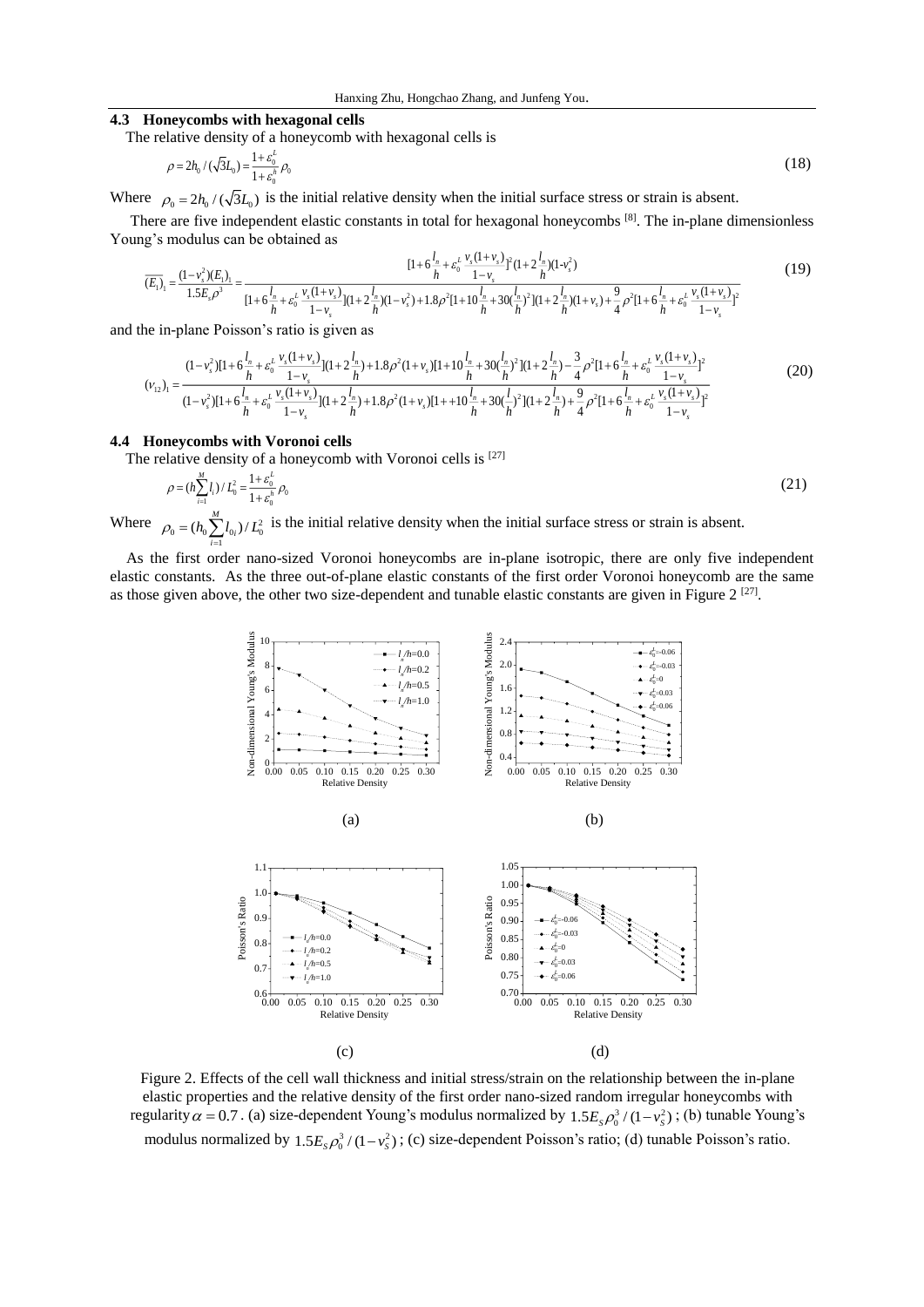## **5 THE TUNABLE MECHANICAL PROPERTIES OF THE FIRST ORDER NANO-HONEYCOMBS**

 All the four types of hierarchical honeycombs are assumed to be self-similar, as can be seen in Fig. 1. At all different hierarchy levels, they are treated as materials whose size is much larger than the individual cells at the same hierarchy level. The relative density of the *n*th order self-similar hierarchical honeycombs with equilateral triangular cells, or square cells, or hexagonal cells, or Voronoi cells can be easily obtained as

$$
\rho_n = (1 - \frac{2v_s}{1 - v_s} \varepsilon_0^L)(\rho_0)^n / (1 + \varepsilon_0^L)
$$
\n(21)

where  $\rho_0$  can be found in the previous section. When the initial strain  $\varepsilon_0^L$  is 0,  $\rho_n$  reduces to  $(\rho_0)^n$ .

 For all the four types of the *n*th order self-similar hierarchical honeycombs, the three independent out-ofplane dimensionless elastic constants can be obtained as

$$
\overline{(E_3)_n} = \frac{(E_3)_n}{E_s \rho_0} = (\rho_0)^{n-1} \cdot \overline{(E_3)_1}
$$
\n(22)

$$
\overline{(G_{31})_n} = \frac{(G_{31})_n}{G_s \rho_0} = \left(\frac{\rho_0}{2}\right)^{n-1} \cdot \overline{(G_{31})_1}
$$
\n(23)

and  $(v_{31})_n = v_s$ . Where, *n* is the hierarchy level of the self-similar hierarchical honeycombs. In equations (22), and (23),  $\overline{(E_3)}_1$ , and  $\overline{(G_{31})}_1$  are the dimensionless Young's modulus in the *z* direction and the dimensionless shear modulus in the  $xz$  plane of the  $1<sup>st</sup>$  order honeycomb, respectively.

 When the initial strain is absent, the initial cell diameter, area, and volume of an *n*th order self-similar hierarchical honeycomb are assumed to be  $(L_0)_n$ ,  $(A_0)_n$ , and  $(V_0)_n$  respectively. When the initial strain  $\varepsilon_0^L$  is present, the dimensionless cell diameter, cross-sectional area, and volume of all the different types of *n*th order self-similar hierarchical honeycombs become

$$
(L)n / (L0)n = 1 + \varepsilon0L
$$
 (24)

$$
(A)_{n}/(A_{0})_{n} = (1 + \varepsilon_{0}^{L})^{2}
$$
\n(25)

and

$$
(V)_n / (V_0)_n = (1 + \varepsilon_0^L)^3
$$
\n(26)

If  $\varepsilon_0^L$  can be controlled to change from -0.1 to 0.1, the dimensionless cell diameter, area, and volume of an *n*th order self-similar hierarchical honeycomb would vary over ranges from 0.9 to 1.1, 0.81 to 1.21, and 0.729 to 1.331, respectively.

#### **5.1 Hierarchical honeycombs with equilateral triangular cells**

For the *n*th order self-similar hierarchical honeycombs with equilateral triangular cells, the other two in-plane independent dimensionless elastic constants can be obtained as [25]

$$
\overline{(E_1)_n} = (E_1)_n / (\frac{1}{3}E_s \rho_0) \approx (\frac{\rho_0}{3})^{n-1} \cdot \overline{(E_1)_1}
$$
\n(27)

$$
(\nu_{12})_n \approx 1/3 \tag{28}
$$

### **5.2 Hierarchical honeycombs with square cells**

For the *n*th order self-similar hierarchical honeycombs with square cells, the other three in-plane independent dimensionless elastic constants can be obtained as [25]

$$
\overline{(E_1)_n} = (E_1)_n / (\frac{1}{2} E_s \rho_0) = (\frac{\rho_0}{2})^{n-1} \cdot \overline{(E_1)_1}
$$
\n(29)

$$
\overline{(G_{12})_n} = \frac{(G_{12})_n}{\frac{1}{8(1-\nu_s)} (\rho_0)^3 G_s} \approx (\frac{\rho_0}{8})^{3(n-1)} \cdot \overline{(G_{12})_1}
$$
\n(30)

and

$$
(\nu_{12})_n = \left(\frac{\rho_0}{2}\right)^{n-1} \cdot (\nu_{12})_1
$$
\n(31)

### **5.3 Hierarchical honeycombs with hexagonal cells**

For the *n*th order self-similar hierarchical honeycombs with hexagonal cells, the other two in-plane independent dimensionless elastic constants can be obtained as  $[26]$ 

$$
(\overline{E}_1)_n = \frac{(E_1)_n}{1.5E_s \rho_0^{3n}/(1-\nu_s^2)} = \left(\frac{3}{2}\right)^{n-1} \cdot \left(\prod_{i=1}^{n-1} \frac{1}{1+c_{i} \rho_0^2}\right) \cdot \overline{E}_1 \qquad , \qquad \text{for } n \ge 2
$$
 (32)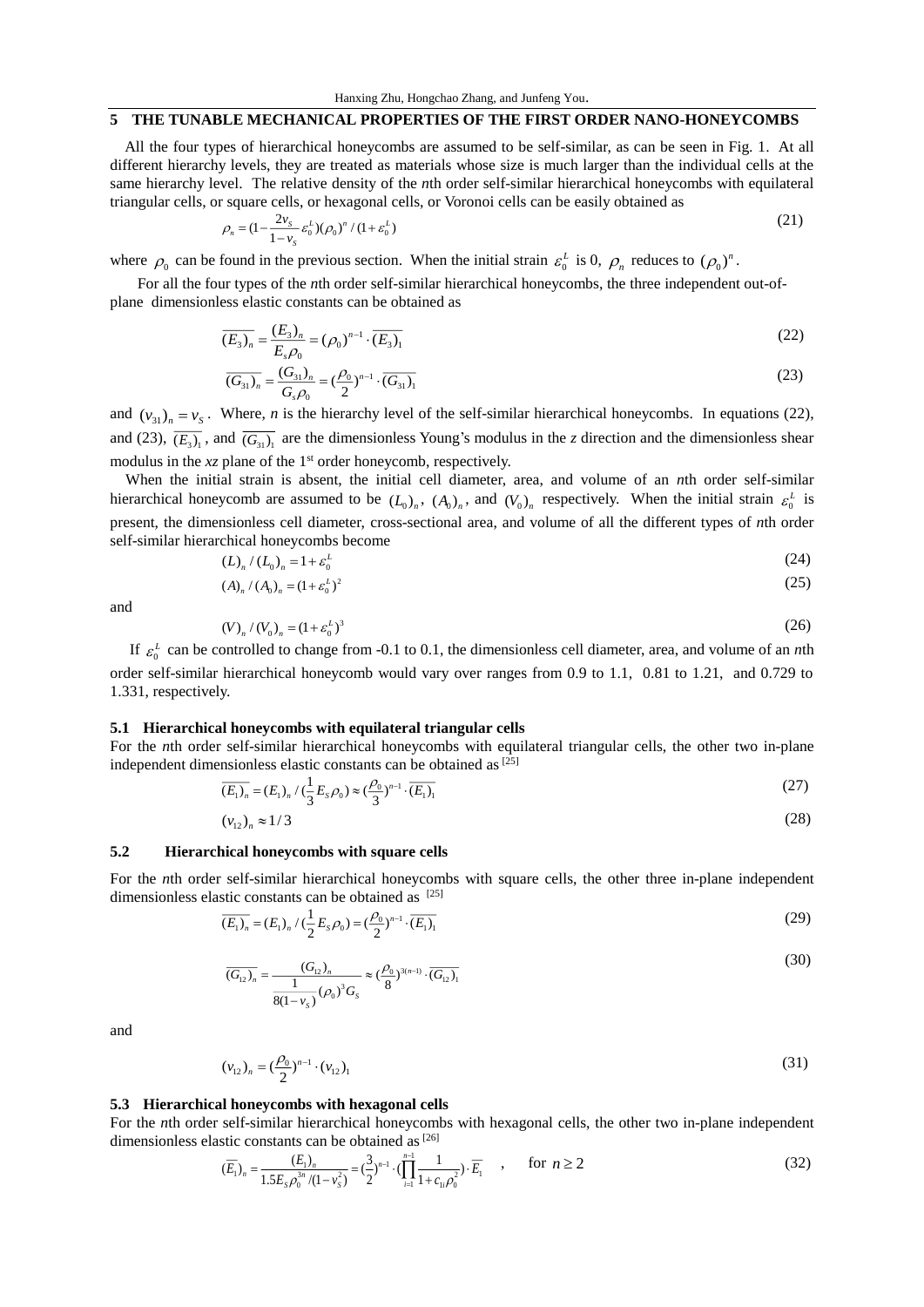$$
(v_{12})_{i+1} = \frac{1 + c_{2i}\rho_0^2}{1 + c_{1i}\rho_0^2}, \qquad \text{for} \quad i = 1, \ \dots, \ \ n-1
$$
 (33)

In Eqs (32-33),  $c_{1i} = [4.05 + 1.8(v_{12})_i]/(1 - v_s^2)$  and  $c_{2i} = [1.05 + 1.8(v_{12})_i]/(1 - v_s^2)$ .

#### **5.4 Hierarchical honeycombs with Voronoi cells**

For the *n*th order self-similar hierarchical honeycombs with hexagonal cells, the other two in-plane independent dimensionless elastic constants can be obtained as  $^{[26]}$ 

$$
\overline{(E_1)_n} = \frac{(E_1)_n (1 - v_s^2)}{1.5 E_s \rho_0^{3n}} \approx [f(\alpha, \rho_0)]^{n-1} \cdot \overline{(E_1)_1}
$$
  
\n
$$
(v_{12})_n \approx v(\rho_0), \quad n \ge 2
$$
\n(35)

(34)

For hierarchical and self-similar random irregular honeycombs with  $n \ge 2$  and fixed values  $\rho_0 = 0.2$  or  $\rho_0 = 0.3$ , the numerical results of the function  $f(\alpha, \rho_0) = (E_1)_{n} / [(E_1)_{n-1} \rho_0^3]$  in Eq. (34) are obtained by computer simulation, and are plotted against the honeycomb regularity  $\alpha$ , as shown in Fig. 3.



Figure 12. Relationship between the value of  $f(\alpha, \rho_0) = (E_1)_n / [(E_1)_{n-1}, \rho_0^3]$  and cell regularity of microor nano-structured hierarchical and self-similar random irregular honeycombs with  $n \geq 2$  and different relative densities  $\rho_0 = 0.2$  and  $\rho_0 = 0.3$ .

#### **6 Discussion**

As can be seen from the results section 4, for all the four types of first order honeycombs, their dimensionless in-plane Young's modulus and shear modulus are size-dependent (i.e. depend on  $l_n / h$ ). As  $l_n$  is a material length scale property of the solid material from which the hierarchical honeycomb is made, the thinner the cell thickness *h*, the larger the dimensionless Young's and shear moduli. As the first order cell walls are made of single crystal, the range of the reversible linear elastic strain in the cell wall length and thickness directions could be from -0.1 to 0.1. The initial strain  $\varepsilon_0^L$  could be controlled to vary over range of -0.06 to 0.06 (or -0.1 to 0.1), thus, the in-plane dimensionless Young's modulus and shear modulus of the first order honeycombs can be controlled to increase 60% or to drop 50%. Equation (8) indicates that the cell diameter of the first order honeycomb cells can be controlled to increase about 10% or to drop 10%. The cell cross-section area can be controlled to increase about 21% or drop 19%. The cell volume of the first order honeycombs can be controlled to increase about 33% or to reduce about 27%.

For nano-structured hierarchical and self-similar honeycombs, equations (22-35) indicate that both their elastic and geometrical properties are functions of those of their first order honeycombs. As both the elastic and geometrical properties of the first order nano-sized honeycombs can be controlled to vary over a large range by application of an electric potential (hence an initial strain), the elastic and geometrical properties of the nano-structured hierarchical and self-similar honeycombs can also be controlled to vary over a large range.

#### **REFERENCES**

- [1] Gibson, L.J., Ashby, M.F., Schajer, G.S. and Robertson, C.I. (1982), "The mechanics of two dimensional cellular materials", Proc. Roy. Soc. Lond. A 382, pp. 25-42.
- [2] Warren, W.E. and Kraynik, A.M. (1987), "Foam mechanics: the linear elastic response of two-dimensional elastic spatially periodic cellular materils", Mech. Mater., Vol. 6, pp. 27-37.